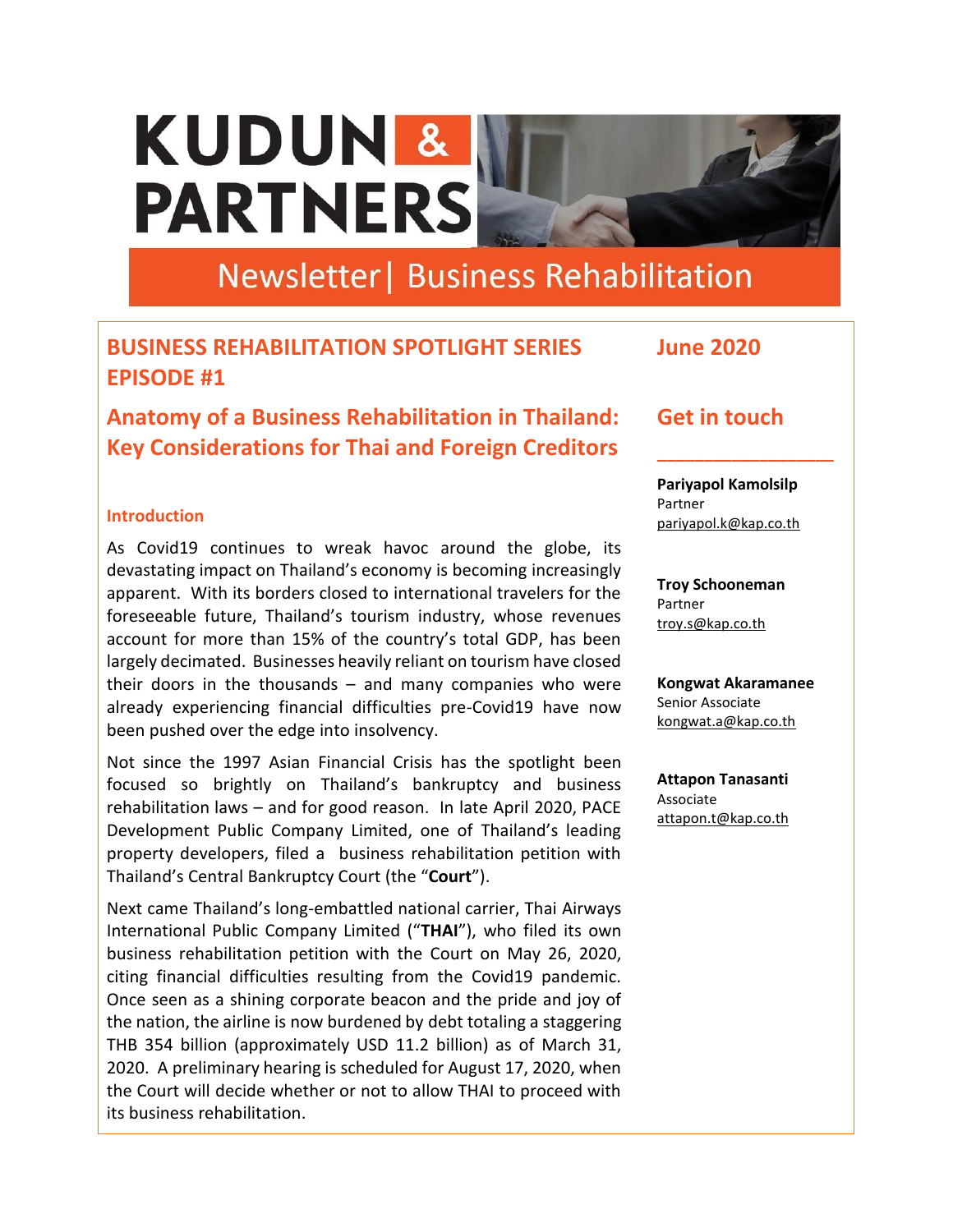Due to the significance of the Thai Airways case, which is destined to become the largest and possibly most talked about business rehabilitation case in Thailand's history, and the likelihood that many other business rehabilitations will follow in the coming years, it is not surprising that creditor groups are scrambling to appoint legal counsel in order to protect their interests and to get reacquainted with Thailand's Bankruptcy Act (the "**Bankruptcy Act**"), the law which governs Thai bankruptcy and business rehabilitation proceedings.

This newsletter, which is the first in the series on business rehabilitation in Thailand, takes readers through the anatomy of a typical business rehabilitation proceeding under the Bankruptcy Act and highlights a number of the key preliminary issues that both Thai and foreign creditors should be aware of during each stage of the business rehabilitation process.

For ease of reference, a diagram illustrating the key milestones and timeframes associated with a typical rehabilitation proceeding in Thailand is shown in **[Appendix 1](#page-7-0)**.

#### **Anatomy Of A Business Rehabilitation Proceeding**

#### **The Business Rehabilitation Petition**

The business rehabilitation process in Thailand commences when an insolvent debtor, one or group of its creditors, or a competent government authority, files a rehabilitation petition in respect of that debtor with the Court pursuant to Section 90/3 of the Bankruptcy Act ("**Rehabilitation Petition**"). If the Court accepts the Rehabilitation Petition it will set a hearing date to consider whether or not to allow the debtor to proceed with its rehabilitation and to choose the person or persons who will prepare the rehabilitation plan (the "**Preliminary Court Hearing**"). Typically, the Preliminary Court Hearing will take place two to three months after the filing of the Rehabilitation Petition. By way of illustration, THAI filed its Rehabilitation Petition with the Court on May 26, 2020, and the Court accepted the THAI's Rehabilitation Petition on May 27, 2020, setting August 17, 2020, as the date for the Preliminary Court Hearing.

#### **The Automatic Stay**

Under Thai law, an automatic stay is an automatic injunction that halts certain actions by the creditors to commence or continue taking action against the debtor or the debtor's property in order to maintain the debtor's ordinary business operations during the



#### **Kudun and Partners**

**\_\_\_\_\_\_\_\_\_\_\_\_\_\_\_\_\_\_\_\_**

23rd Floor, Unit C and F, Gaysorn Tower 127, Ratchadamri Road, Lumpini, Pathumwan Bangkok, 10330, Thailand contact@kap.co.th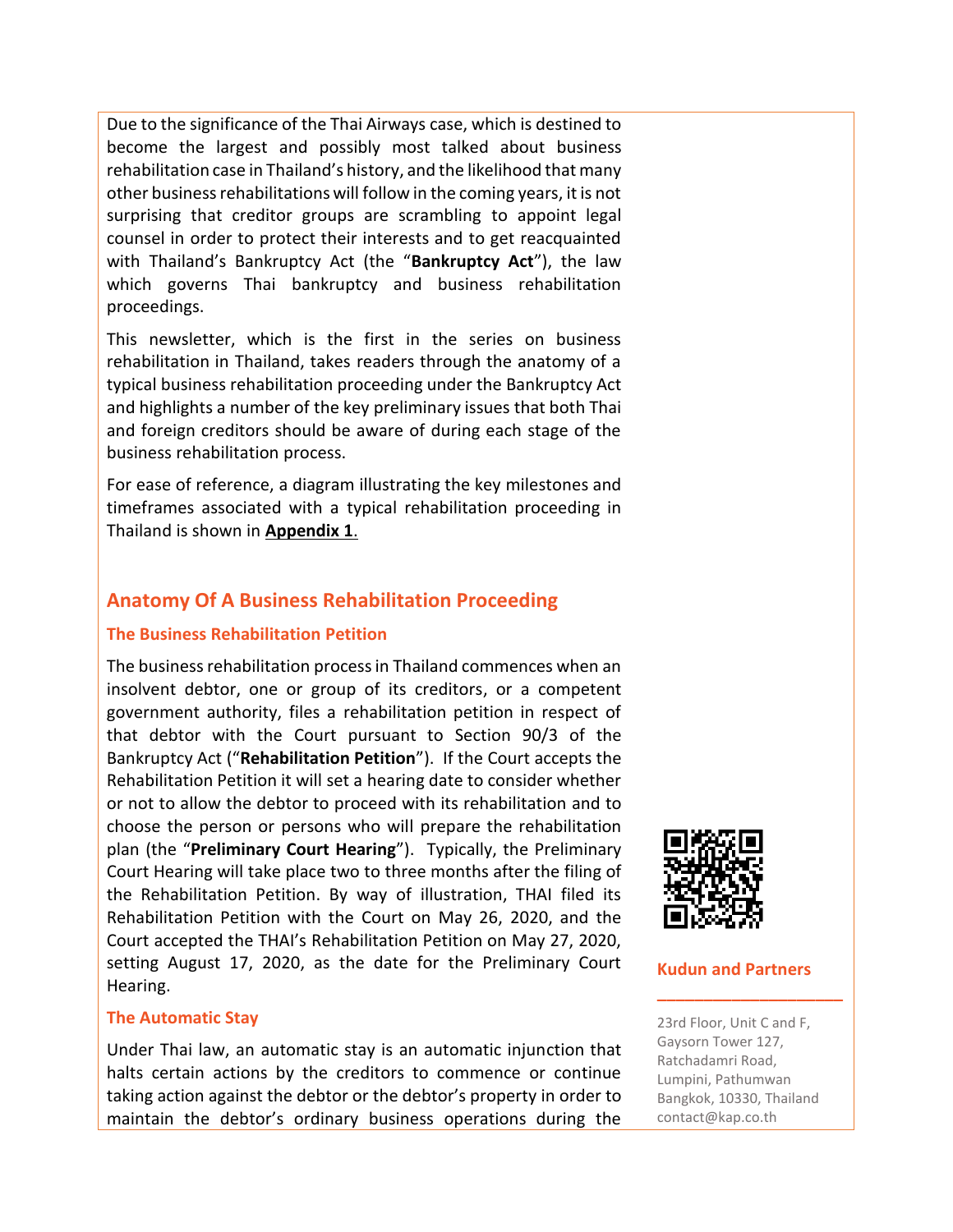rehabilitation process. **The automatic stay comes into immediate effect the moment the Rehabilitation Petition is accepted by the Court – without the need for any further Court orders – and continues until the Rehabilitation Petition is rejected at the Preliminary Court Hearing or otherwise upon completion or abandonment of the rehabilitation process**. Under the Bankruptcy Act, an automatic stay will generally prohibit creditors from filing new claims against the debtor and its assets for repayment of debts, from executing existing judgments against the debtor, or from taking actions to enforce security or other collateral. In addition, while an automatic stay is in effect, creditors are prevented from filing dissolution or bankruptcy proceedings against the debtor.

On the flip side, as a protective measure for creditors, an automatic stay imposes significant restrictions on the ability of the debtor to dispose of, distribute or transfer its assets, to enter into lease arrangements, to repay existing debts or create new debts, or to take actions which have the effect of creating an encumbrance over the debtor's property, unless necessary for the continuation of the debtor's normal business operations. Violations of these automatic stay restrictions by a debtor will attract criminal penalties.

#### **Key Considerations for Creditors**

Creditors should pay particular attention to the restrictions imposed by the automatic stay provisions of the Bankruptcy Act, particularly in the context of any bilateral debtor discussions, as any agreements entered into with the debtor which are contrary to or inconsistent with these restrictions will not be legally binding on the debtor and may be struck down by the Court as void.

Notwithstanding the foregoing general principles, however, creditors should also be aware that the Court has wide-ranging powers to grant exemptions from the restrictions imposed by the automatic stay provisions of the Bankruptcy Act. Creditors who wish to take actions otherwise restricted by the automatic stay provisions of the Bankruptcy Act should consult your legal counsel to determine whether an application for an exemption could be made to the Court.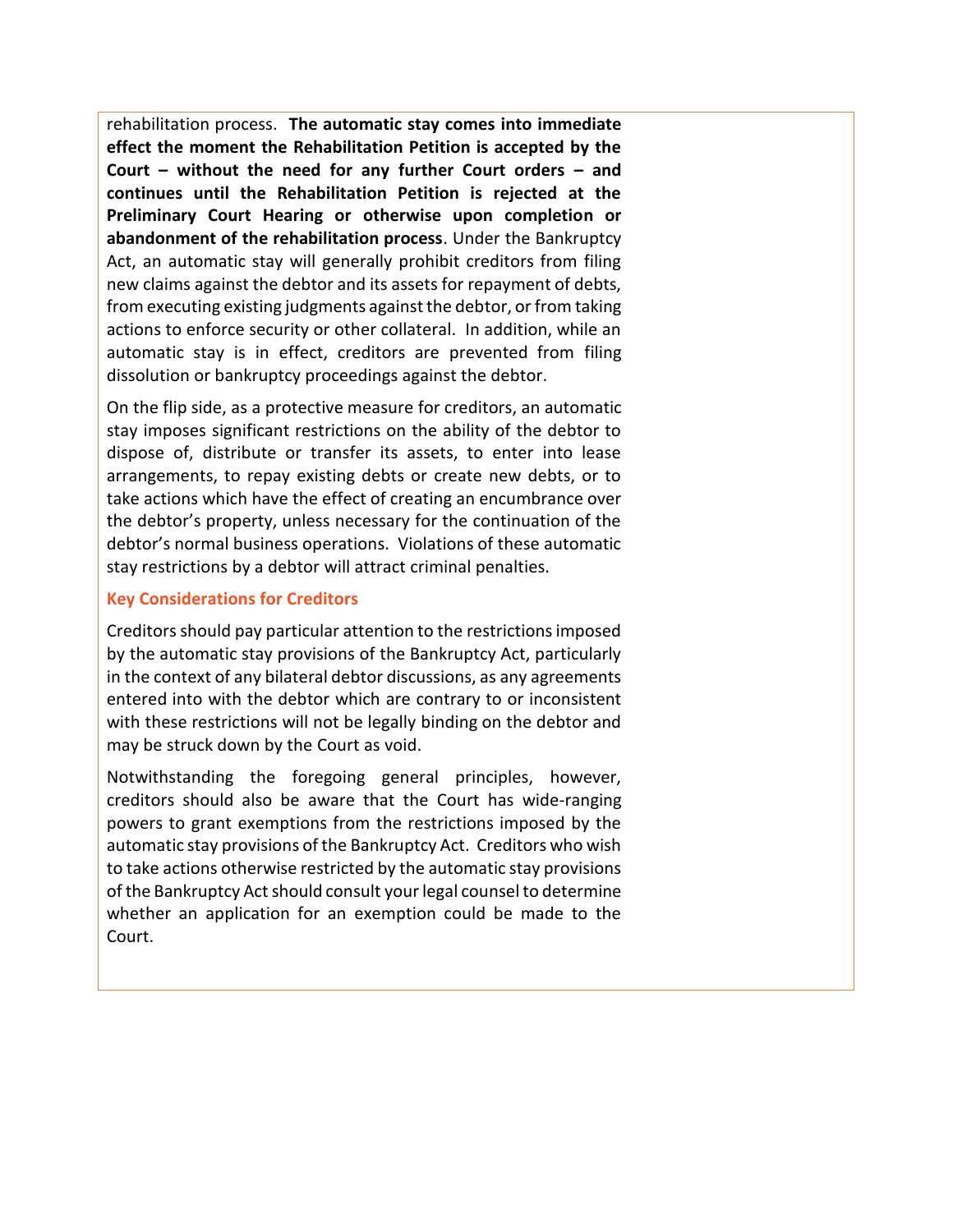

#### **The Preliminary Court Hearing**

At the Preliminary Court Hearing, the Court will consider two matters: (1) whether to allow the debtor to proceed with its proposed business rehabilitation and (2) the appointment of the person or persons who will prepare the debtor's rehabilitation plan (the "**Plan Preparer**"). In deciding whether or not to allow the debtor to proceed with its business rehabilitation, the Court will take into account the matters and apply the legal tests specified in the Bankruptcy Act.

#### **Creditor Objections**

Creditors who disagree with the Rehabilitation Petition have the right to challenge it by filing an objection with the Court at least three (3) days before the Preliminary Court Hearing. Typically, creditors might object to a Rehabilitation Petition on the grounds that the debts declared by the debtor are not legitimate, that there are no reasonable grounds cited by the debtor to justify a business rehabilitation, or that the debtor has filed the Rehabilitation Petition in bad faith.

If the Court determines that there are reasonable grounds for reorganizing the debtor's business and that the debtor has filed the Rehabilitation Petition in good faith, it will issue an order for rehabilitation. **However, if the Court determines that there are insufficient grounds to justify a business rehabilitation of the debtor under the Bankruptcy Act, or is of the view that the debtor has filed the Rehabilitation Petition in bad faith, the Court will issue an order to dismiss the Rehabilitation Petition, in which case the automatic stay will immediately cease.**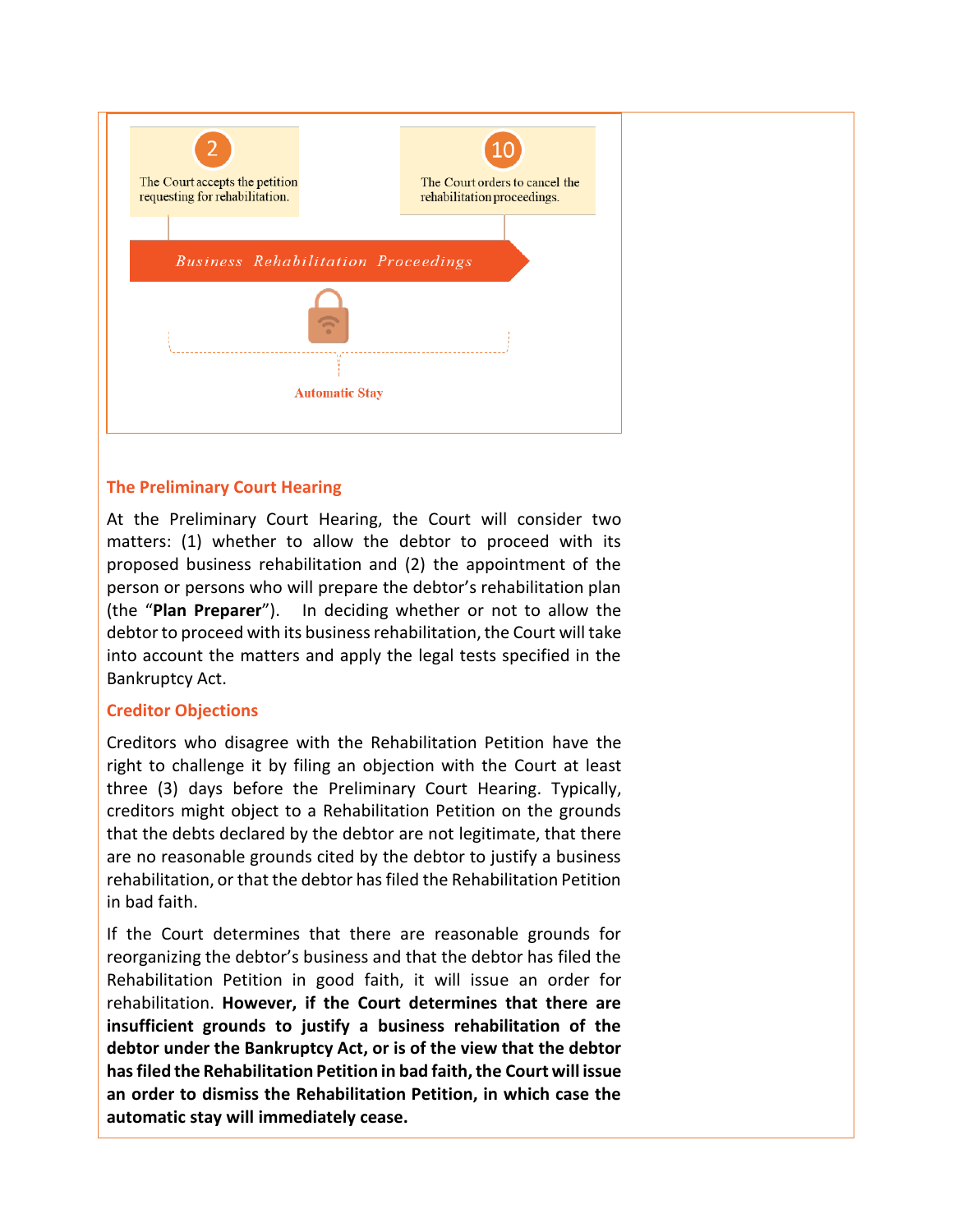Once the Court issues an order for rehabilitation, the Court will consider the appointment of the Plan Preparer. The Plan Preparer can be the person nominated by the debtor or, if the Court finds such person unsuitable, or if the creditors nominate another person to act as Plan Preparer, a creditors' meeting will be called to consider the appointment of the Plan Preparer.

#### **The Debt Repayment Application**

After the Court issues an order for rehabilitation, creditors must file a debt repayment application ("**Debt Repayment Application**") with the Official Receiver within one (1) month from the date that the appointment of the Plan Preparer is published in the Royal Gazette. **Creditors should be aware that this one-month period cannot be extended - and the Bankruptcy Act expressly prohibits claims from creditors who fail to file their Debt Repayment Application within the prescribed one-month period**.

#### **Key Considerations for Creditors**

It is critical that creditors prepare sufficient documentary evidence to support their Debt Repayment Application. Foreign creditors should also be aware that documents in languages other than Thai must be accompanied by certified Thai translations. In addition, any documents supporting a creditor's Debt Repayment Application made outside Thailand will need to be legalized, notarized or consularized before submission to the Court.

A creditor's Debt Repayment Application may be challenged by other creditors, the Plan Preparer, and/or the debtor. If this happens, an investigation into the validity of the creditor's claim will be undertaken and the affected creditor may be required to present additional witnesses and/or evidence in support of its Debt Repayment Application. Upon conclusion of the investigation, the Official Receiver will issue an order specifying the amount of debt owed to such creditor for the purpose of the rehabilitation proceedings – and such amount of debt thereafter be used to calculate the voting rights of the relevant creditor in all creditors' meetings relating to the rehabilitation proceedings. **Accordingly, it is critical that all creditors – particularly foreign creditors to whom additional evidentiary and procedural requirements will apply – must consult Thai legal counsel on their Debt Repayment Application in order to preserve and protect their rights as creditors in the rehabilitation proceedings.**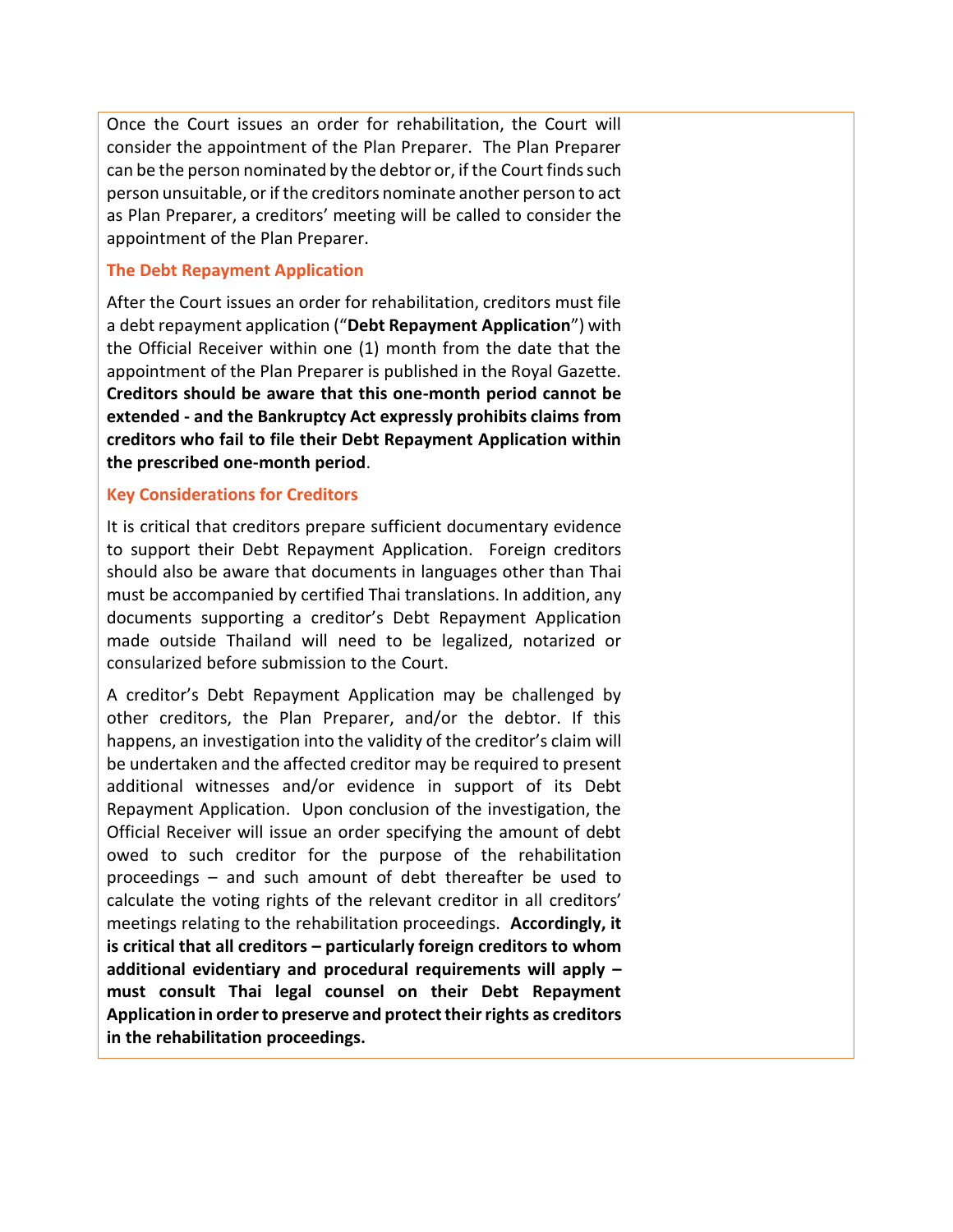

#### **The Business Rehabilitation Plan**

The Plan Preparer will commence the preparation of the debtor's proposed rehabilitation plan (the "**Proposed Rehabilitation Plan**") after the Court issues its order for the rehabilitation of the debtor. The Plan Preparer will submit the Proposed Rehabilitation Plan to all creditors and the Official Receiver will call a creditors' meeting to consider the Proposed Rehabilitation Plan. Pursuant to Section 90/46 of the Bankruptcy Act, the resolution approving the Proposed Rehabilitation Plan must be approved by either:

- 1. at a meeting of all creditor groups, by a majority vote, provided that the total aggregate debts of the creditors voting in favor of the resolution is not less than two-thirds of the total aggregate debts of all creditors present at the meeting; or
- 2. at a meeting of one creditor group, by a majority vote, provided that (a) the total aggregate debts of the creditors voting in favor of the resolution is not less than two-thirds of the total aggregate debts of all creditors of that group present at the meeting, and (b) the cumulative amount of debt held by all the creditors who have approved the Proposed Rehabilitation Plan is not less than 50% of the total debt owed by the debtor.

Creditor(s) who disagree with the Proposed Rehabilitation Plan are entitled to propose amendments by filing a petition with the Official Receiver at least three (3) days prior to the date of the creditors' meeting. If the Proposed Rehabilitation Plan is approved in the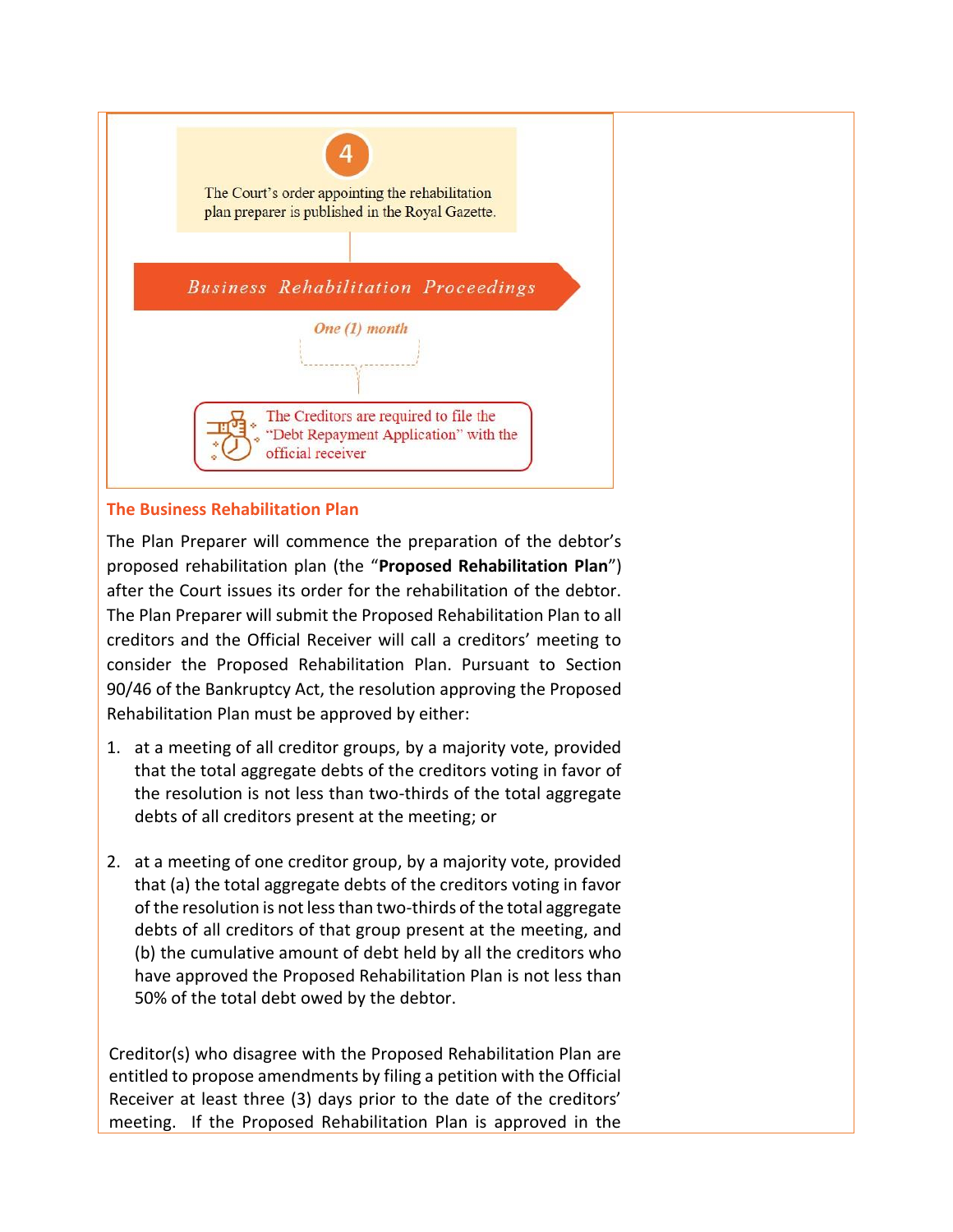creditors' meeting and endorsed by the Court, a plan administrator will be appointed to implement the approved rehabilitation plan and **all creditors will be bound by the repayment terms and conditions specified therein.**

#### **Key Considerations for Creditors**

Creditors must carefully consider their voting rights and their creditor groupings, as well as any repayment terms and conditions specifically applicable to their creditor group, before casting their vote in the creditors' meeting.

In the next episode, we will elaborate on the benefits and restrictions of the automatic stay, an overview of the different creditor groups, and the key issues that creditors should insist be included in the Proposed Rehabilitation Plan.

*Note: This article examines a typical rehabilitation proceeding in Thailand and is written from a high-level perspective. Please contact us should you have any specific questions regarding your rights as a creditor or debtor in any ongoing or future rehabilitation proceedings in Thailand.*